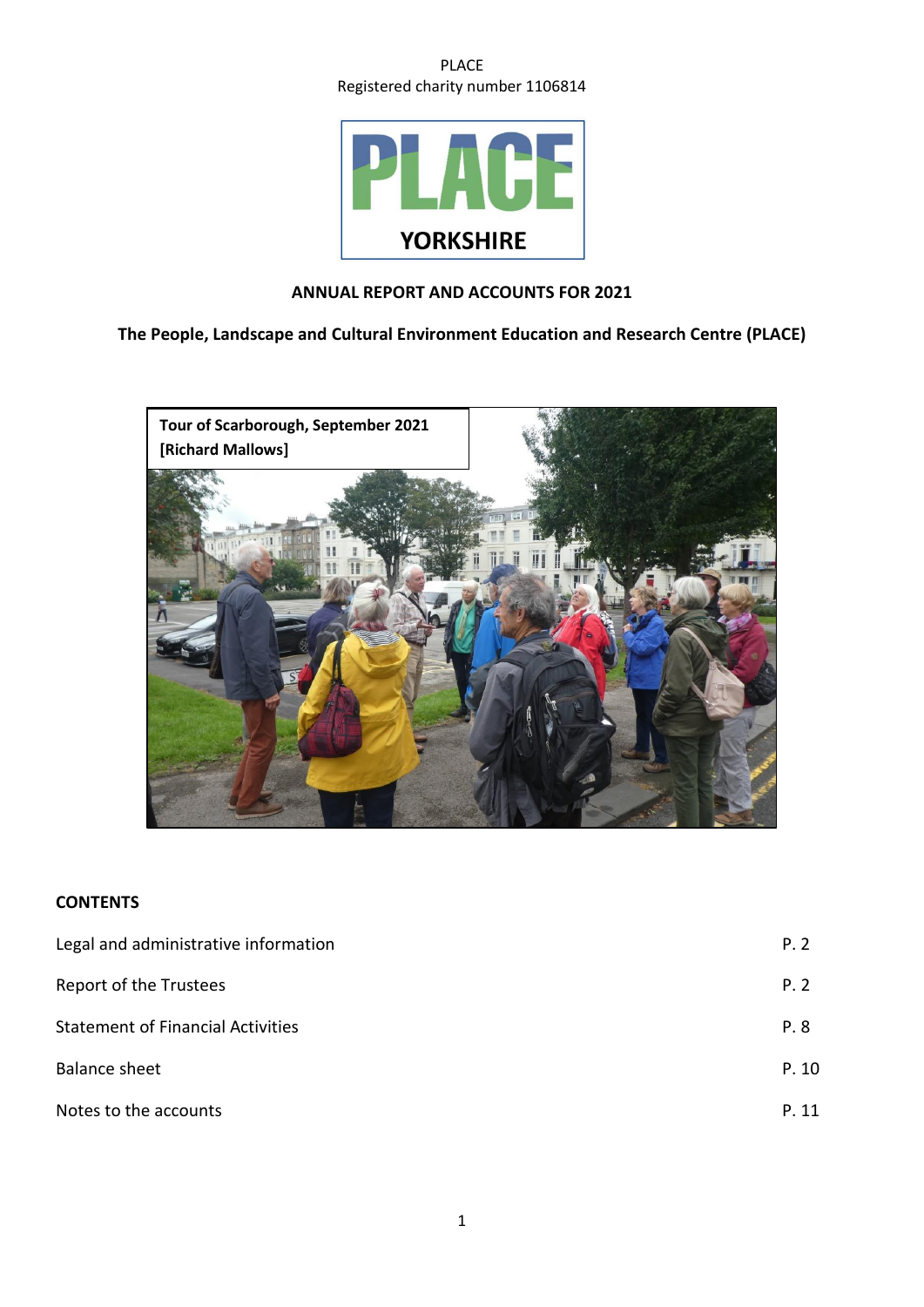# **LEGAL AND ADMINISTRATIVE INFORMATION**

Registered Charity number: 1106814

Legal form: a Charitable Incorporated Organisation

Registered address: PLACE Office, York St John University, Lord Mayor's Walk, York, YO31 7EX

Bankers: Co-operative Bank, PO Box 250, Delf House, Southway, Skelmersdale, WN8 6WT Virgin Money, 46 Coney Street, York, YO1 9NQ

Trustees: Joe Bailey (from May 2021) Linda Blenkinship (re-elected May 2021; died June 2021) Aileen Margery Bloomer (until May 2021)) David Hawtin (re-elected May 2021) Michael Francis Hopkinson (Treasurer) Philip Niall Mander Ann Hilary Moxon (until May 2021) Richard Myerscough (co-opted June 2021) Colin Speakman George Sheeran (Chair) Nancy Stedman (co-opted June 2021) Brian Walker (until May 2021)

Chief Executive: Margaret Ann Atherden

# **REPORT OF THE TRUSTEES FOR THE PERIOD 1 JANUARY 2021 TO 31 DECEMBER 2021**

The Trustees are pleased to present their report together with the financial statements of the charity for the period to 31 December 2021. PLACE was originally incorporated as a company limited by guarantee on 29 March 2004 and registered with the Charity Commission on 17 November 2004. It became a Charitable Incorporated Organisation (CIO) on 27 February 2020.

As stated in the charity's constitution, its **Objects** are:

1. To promote research into the people, landscape and cultural environment of Yorkshire and elsewhere and to disseminate the useful results for the benefit of the general public

2. To advance the education of the public in the people and the natural and cultural heritage of Yorkshire and elsewhere.

# **Principal Activities Undertaken and Public Benefit**

The charity sets out to achieve its charitable objects through sponsoring, facilitating or undertaking research, organising conferences on subjects relevant to the charity's objects, producing publications,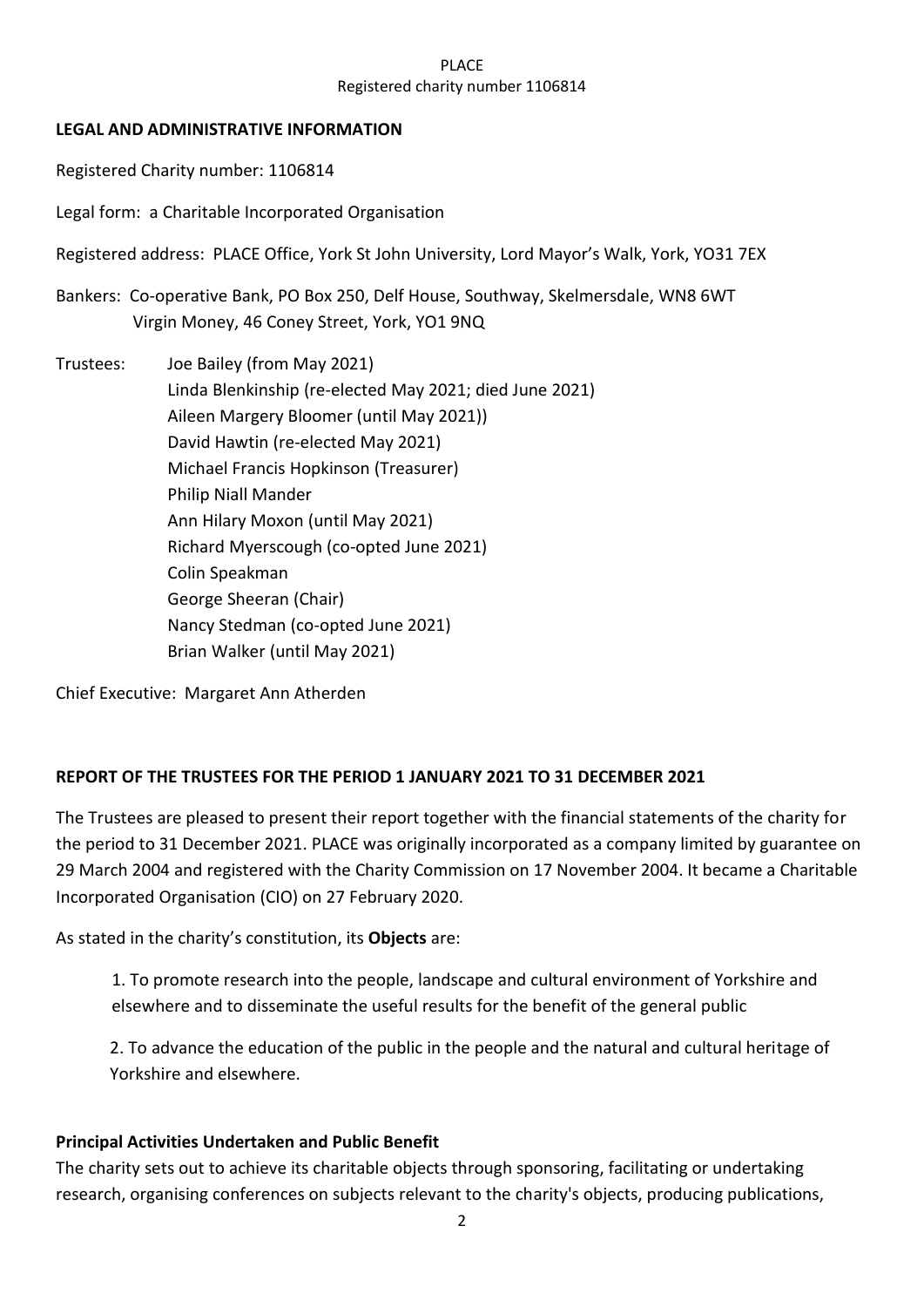organising short courses and fieldtrips, and through partnership working. In accordance with S17(5) of the Charities Act 2011, Trustees have referred to the guidance contained in the Charity Commission's general guidance on public benefit when reviewing the charity's aims and objectives and in planning future activities. In particular, Trustees consider how the planned activities will contribute to the aims and objectives that have been set. Members' fees are set at a nominal £5 per year in order to encourage the widest possible membership. Equal access is important to PLACE and nearly all activities are open to members and non-members.

**The Covid 19 emergency** continued to limit activities during 2021. Only two indoor events were held, the AGM and both short courses were held on-line, and other activities were held out of doors.

# **Research Projects**

PLACE continued long-term monitoring of vegetation on May Moss on the North York Moors. Three visits were made: in June, July and August 2021. A news-sheet is produced each year, reporting progress with the research. Other research projects funded by PLACE continued, including Nancy Stedman's research on the cumulative impact of roadside barn conversions in the Yorkshire Dales National Park and Douglas Mitcham's for the Quaker Field Project in Bainbridge. Roger Inman produced a report on the radiocarbon dates for the archaeological site at Easby Motte. PLACE also initiated a project for members called *My Yorkshire Place*, written and photographic contributions to which were published in the newsletter. The PLACE project on the re-purposing of de-commissioned telephone boxes continued and photographs were displayed on the website.

# **Outdoor Events**

By late May it was possible to organise groups of up to 30 people for outdoor events. These proved so popular that some had to be repeated. The first was a walk in Hagg Wood, Dunnington, in May, led by Linda Maggs and attended by 22 people. In June and early July, two walks took place from Spofforth, led by Philip Mander. In July there was a fieldtrip to Swaledale, attended by 19 people and including visits to the Swaledale Museum and Surrender Mill. In August there were two visits to Westerdale and Kildale, led by Roger Inman. There were also two visits to the beaver enclosure in Cropton Forest, the first preceded by a walk around Cawthorne Roman Camps. In September, George Sheeran led a guided walk around Scarborough. Later in October, a small group of members had a walk from Ravenscar, led by Philip Mander. In November, Colin Speakman led a walk around Ilkley and the edge of Ilkley Moor. The final walk of the year took place in November, starting from Hovingham.

# **On-line Events**

In February, Richard Darn gave a presentation via zoom on Dark Skies designations, which was attended by 30 people. PLACE ran two on-line short courses in 2021, both presented by Robert Wright via zoom. The first took place in the spring, entitled *Castles, strongholds and fortified manor houses*, and was attended by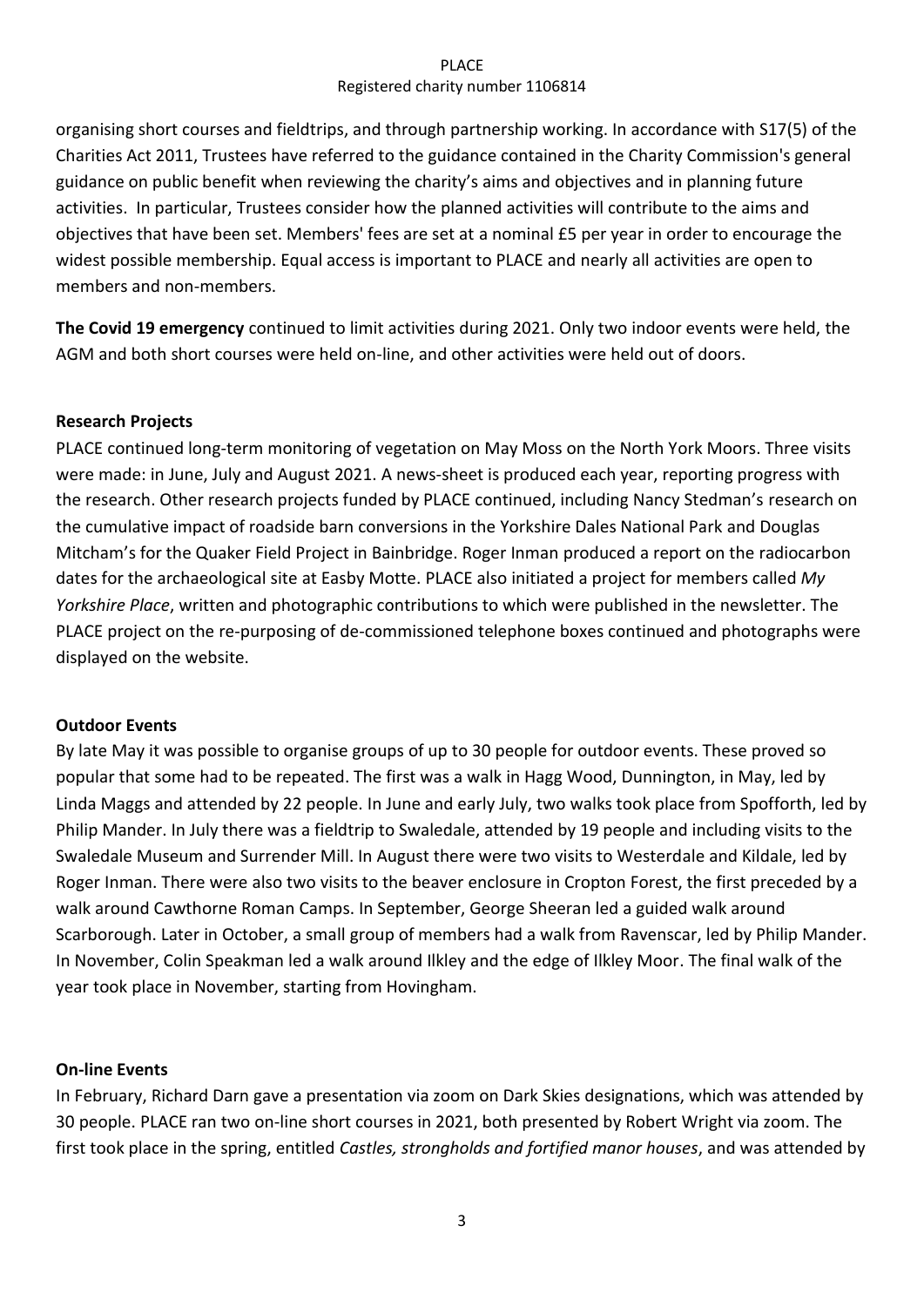over 50 people. The second took place in the autumn, entitled *Holy Places of Anglo-Saxon Yorkshire*, and was attended by 48 people.

**The PLACE Annual General Meeting** in May 2021 was also held via zoom, during the time when indoor gatherings were severely limited. The business motions and election of Trustees were carried out by proxy, to give all members the chance to vote, even if they were not able to attend the meeting on-line. At the AGM Aileen Bloomer, Hilary Moxon and Brian Walker stood down as trustees and did not seek re-election. Linda Blenkinship and David Hawtin stood down and were re-elected, although very sadly Linda died a few weeks later. Joe Bailey was elected as a trustee for the first time.

# **Indoor Events**

Two events were held in-person in the autumn. The first was a visit to the new planetarium at Lime Tree Farm, Grewelthorpe, attended by nine people. The second was a pre-Christmas event in Bedern Hall, York, with a talk by Eileen White, entitled *What the Shepherds Ate*, which was attended by 31 people.

# **Publications and Communications**

No new publications were produced in 2021. A new website, designed by Shane Murphy, was launched in the summer.

Three PLACE newsletters were sent out to members and partner organisations in 2021 and made available to all via the website. Most communications with members are now via e-mail but members without internet access receive hard copies.

# **Membership**

Members are known as Friends of PLACE and pay a small annual subscription of £5.00. Membership is open to individuals and organisations. On 31 December 2021 there were 260 paid up members, including three who had paid before 31 December 2020 and 21 new members who joined in 2021. This represents an increase since 2020, partly as a result of recruitment for the short courses.

Independent researchers working on topics related to the charitable objects of PLACE are invited to become **Fellows of PLACE**. They pay the normal subscription and may participate in the PLACE Advisory Committee (see below). There were 17 Fellows on 31 December 2021, two of whom were currently coopted as trustees.

# **Partner Organisations**

PLACE has established links with 25 partner organisations that have aims related to the people, landscape or cultural environment of Yorkshire. They are not required to be members of PLACE, to prevent any possible conflicts of interest. Two new partner organisations were welcomed in 2021: Friends of the Dales and The Yorkshire Society. A review of relationships with partner organisations will be carried out in 2022. Current partner organisations are: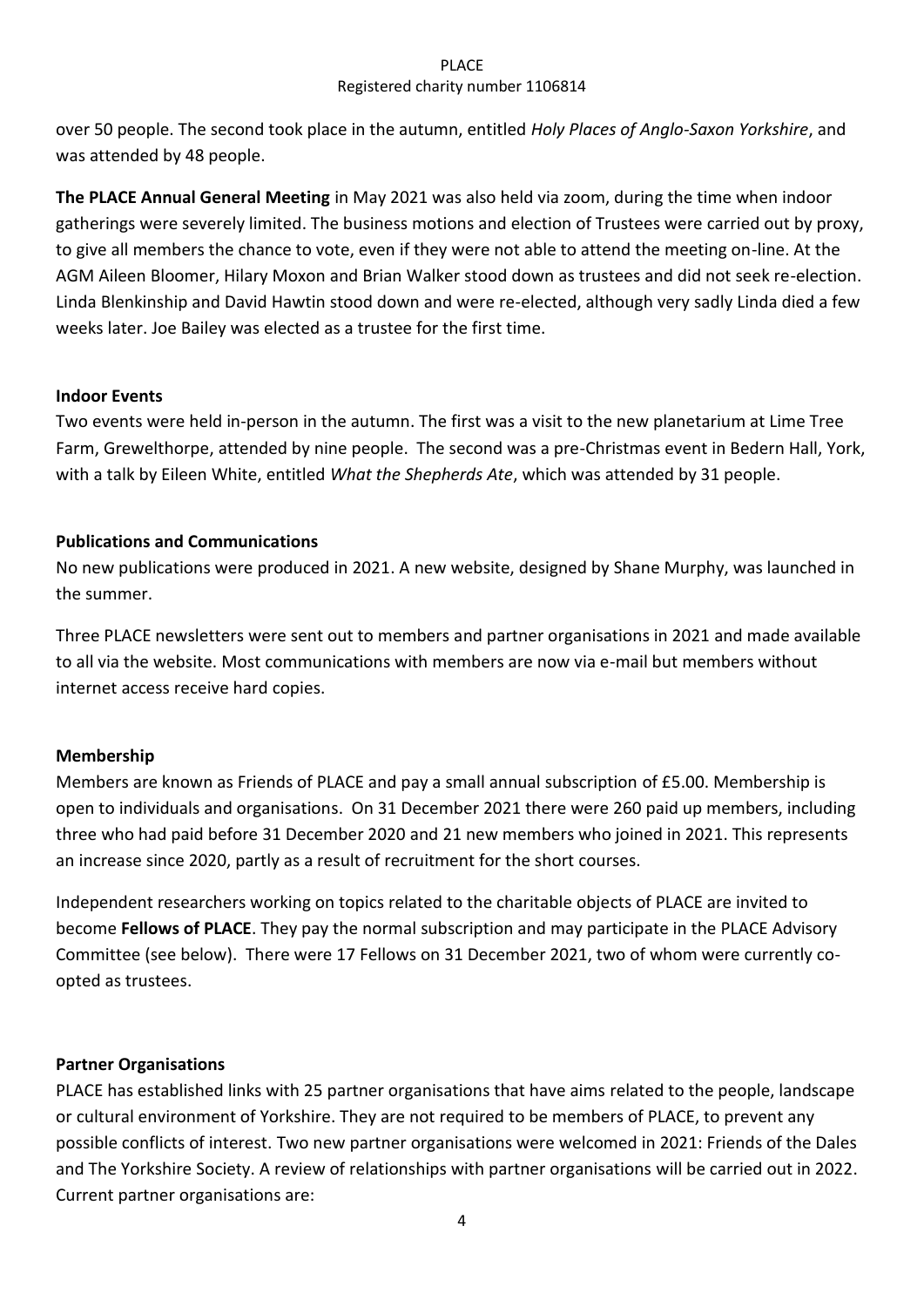- City of York Council
- Council for British Archaeology
- Environment Agency
- Forestry Commission
- Friends of the Dales
- Historic England
- Historic Towns Forum
- Huddersfield & Halifax Geographical Association
- Natural England
- North York Moors National Park Authority
- North Yorkshire County Council Heritage Unit
- Royal Geographical Society (Yorkshire and North East Region)
- South Yorkshire EcoNET
- The Yorkshire Society
- University of Bradford
- University of York
- York St John University
- Yorkshire Archaeological and Historical Society
- Yorkshire Dales Landscape Research Trust
- Yorkshire Dales National Park Authority
- Yorkshire Farming & Wildlife
- Yorkshire Naturalists' Union
- Yorkshire Philosophical Society
- Yorkshire Vernacular Buildings Study Group
- Yorkshire Wildlife Trust

# **Advisory Committee**

Representatives of Partner Organisations, Fellows of PLACE, interested members and the PLACE Board meet as the PLACE Advisory Committee. This group is responsible for advising the Board on future research projects, publications and events. The Advisory Committee is chaired by the Chief Executive and its minutes are accepted by the Board of Trustees. The meeting planned for March 2021 was cancelled because of the Covid-19 restrictions. One meeting took place in October 2021.

# **Board of Trustees**

PLACE is managed by a Board of Trustees, elected by vote from the membership of the Charity. In accordance with the constitution, one third of the Board normally retire by rotation each year. Four meetings of the Board were held in 2021: in January, March, June and October. The first two meetings were held on-line by zoom, owing to Covid-19 restrictions. The third was held in an outdoor venue; the fourth was held indoors.

# **Financial Review and Reserves Policy**

All activities are undertaken from the general fund with the main sources of income in 2021 being from sales of books, members' subscriptions and donations. The main items of expenditure were printing costs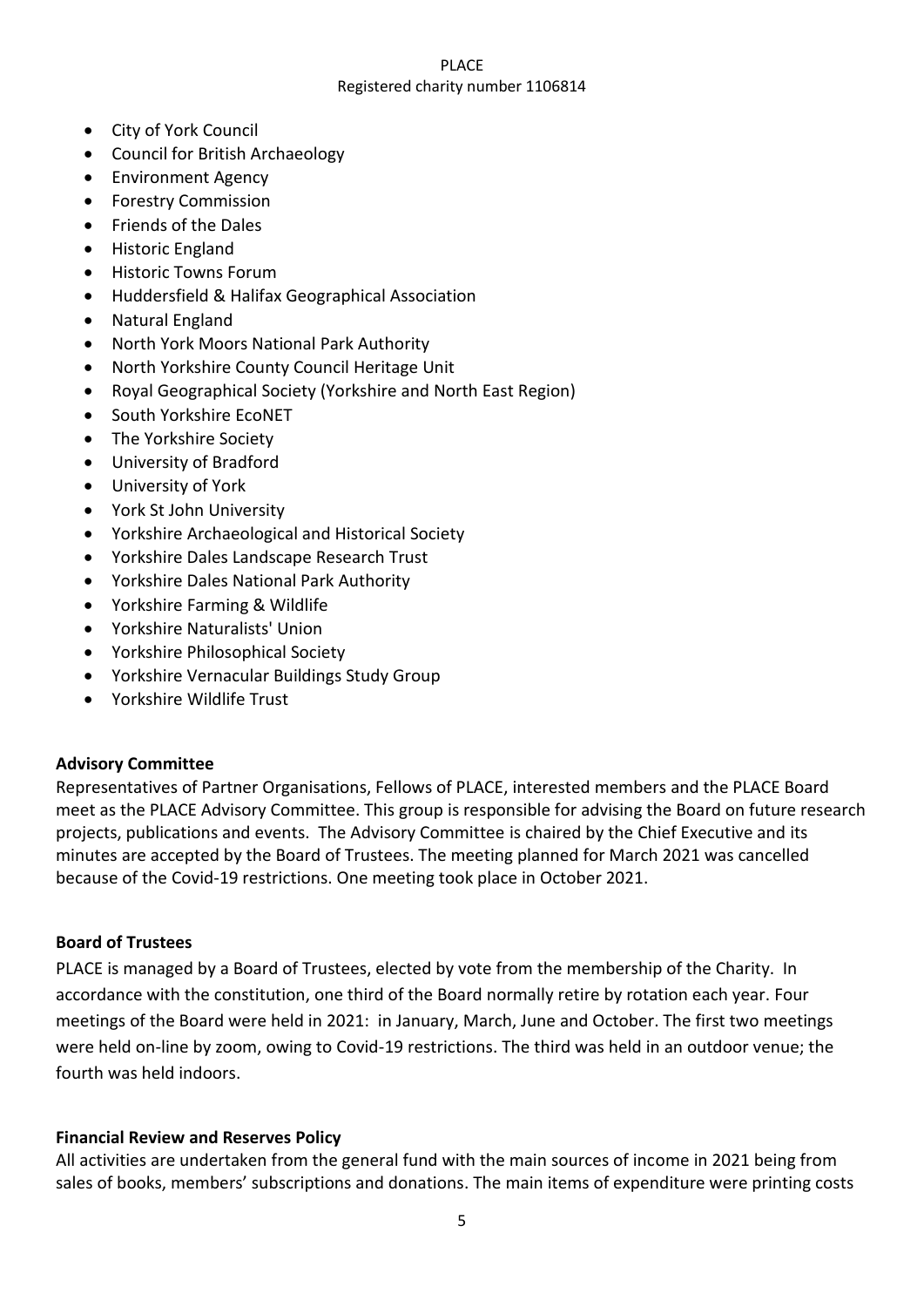for publications, printer cartridges and the newsletters, insurance and other office expenditure. Minor expenditure is handled through a petty cash account. Cash not required for immediate use has been placed in a Virgin Money account and interest rates achieved are monitored by the Treasurer and reported to the Trustees.

At the end of 2021 Free Reserves stood at £13,725. The minimum financial reserve agreed by the Board is £3,000, which would allow commitments to research and publications to be fulfilled should general income reduce again in future. The level of reserves will be kept under review by the Trustees.

# **Trustees' Responsibilities**

Charity Law requires the Trustees to prepare financial statements for each financial year which give a true and fair view of the state of affairs of the Charity at the year end and of the Net Incoming Resources for the year then ended. In preparing these financial statements the Trustees are required to:

- Select suitable accounting policies
- Make judgements and estimates that are reasonable and prudent
- State whether applicable accounting standards have been followed
- Prepare financial statements on a going concern basis unless it is inappropriate to do so.

The Trustees are responsible for keeping proper accounting records which disclose with reasonable accuracy at any time the financial position of the charity. They are also responsible for safeguarding the assets of the charity and hence for taking reasonable steps for the prevention and detection of fraud and other irregularities.

# **Health and Safety**

Trustees are aware of their responsibilities in regard to Health and Safety and produce risk assessments for events, as approved by the charity's insurance company. Participants are alerted to any anticipated hazards before each event. However, all PLACE members are adults and the primary responsibility rests with individuals for their own health and safety. PLACE has a **Safeguarding Policy**, agreed in 2020.

# **Data Protection**

Trustees are mindful of the General Data Protection Regulation (2018). PLACE maintains a database of members, which is updated regularly and held securely. The minimal information supplied by members is used only for administrative purposes and is never shared with or sold to third parties. Information about data protection is communicated to members via the newsletter to ensure compliance with the GDPR.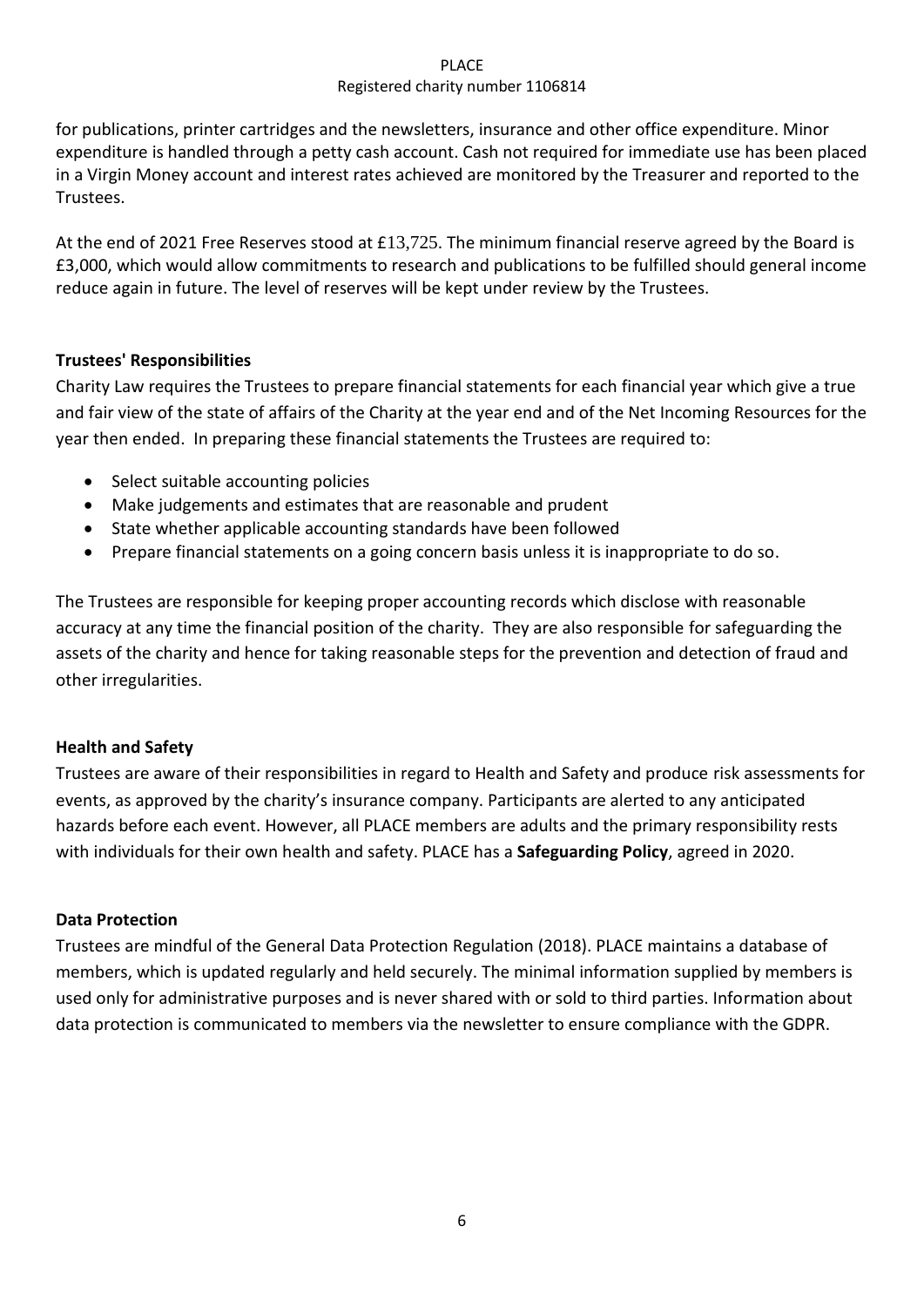# **Strategic Objectives**

The last strategic plan ran out at the end of 2019 but has not yet been updated. A new strategic plan will be devised in 2022.

# **The following specific objectives for 2021 were agreed by the Board of Trustees in 2021:**

- To produce a Strategic Plan for 2020-2025 [deferred until 2022]
- To review the relationship with Partner Organisations [deferred until 2022]
- To continue working with members on their interests and readiness to contribute to the work of PLACE [ongoing]
- To work towards future PLACE publications [achieved]
- To organise indoor and outdoor events, as allowed by government guidelines [achieved]
- To organise at least one short course [two organised via zoom]
- To produce a revamped PLACE website and update it regularly [achieved]
- To increase membership and circulate three newsletters [achieved]

# **The following specific objectives for 2022 were agreed by the Board of Trustees in March 2022:**

- To produce a Strategic Plan for 2020-2025
- To review the relationship with Partner Organisations
- To continue responding to members on their interests and readiness to contribute to the work of PLACE, in line with the Strategic Plan
- To work towards future PLACE publications
- To organise indoor and outdoor events
- To organise at least one short course
- To increase or maintain membership and circulate four newsletters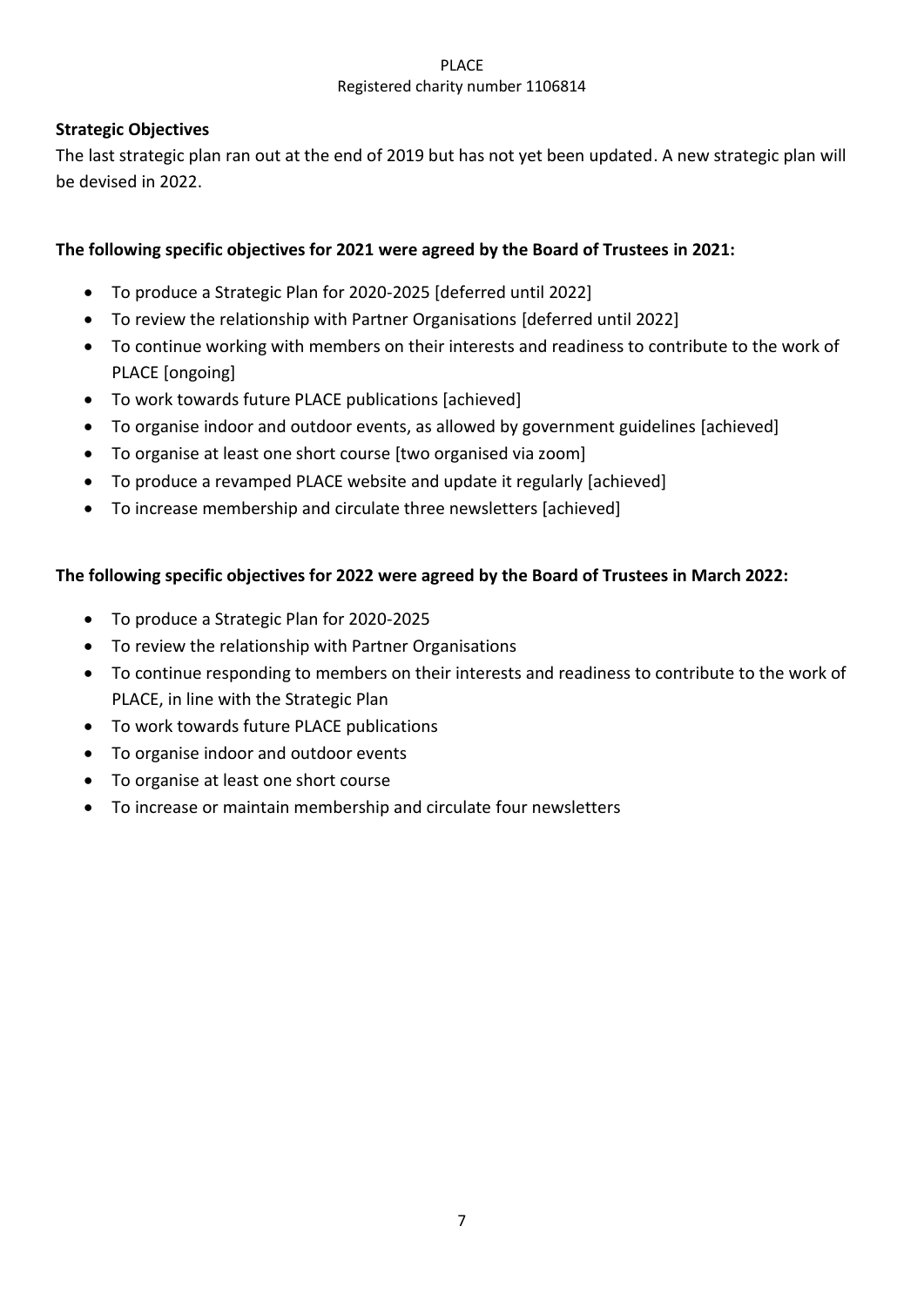### PLACE

## Registered charity number 1106814

# People, Landscape and Cultural Environment, Education and Research Centre

# *Statement of Financial Activities*

# **Including income and expenditure account**

# *For the year ended 31 December 2021*

|                                                        | <b>Notes</b>   | 2021         | 2020         |
|--------------------------------------------------------|----------------|--------------|--------------|
|                                                        |                | <b>Total</b> | <b>Total</b> |
|                                                        |                | £            | £            |
| <b>Incoming Resources</b>                              |                |              |              |
| Voluntary Income                                       |                |              |              |
| Donations & Gift Aid                                   |                | 689          | 487          |
| <b>Friends Subscriptions</b>                           | $\overline{4}$ | 1,300        | 1,090        |
| Incoming resources from                                |                |              |              |
| <b>Charitable Objects</b>                              |                |              |              |
| Conference/ Field trip Fees                            |                | 865          | 0            |
| <b>Short Course Fees</b>                               |                | 1,355        | 50           |
| Publications - Sales & Royalties                       |                | 2,955        | 3775         |
| Investment Income - Bank interest                      |                | 10           | 51           |
| <b>Total Incoming Resources</b>                        |                | 7,174        | 5,453        |
| <b>Resources Expended</b>                              |                |              |              |
| Postage, stationery, newsletter and other office costs |                | 669          | 582          |
| Insurance                                              |                | 360          | 345          |
| <b>Trustee Travel expenses</b>                         | 6              | 0            | 0            |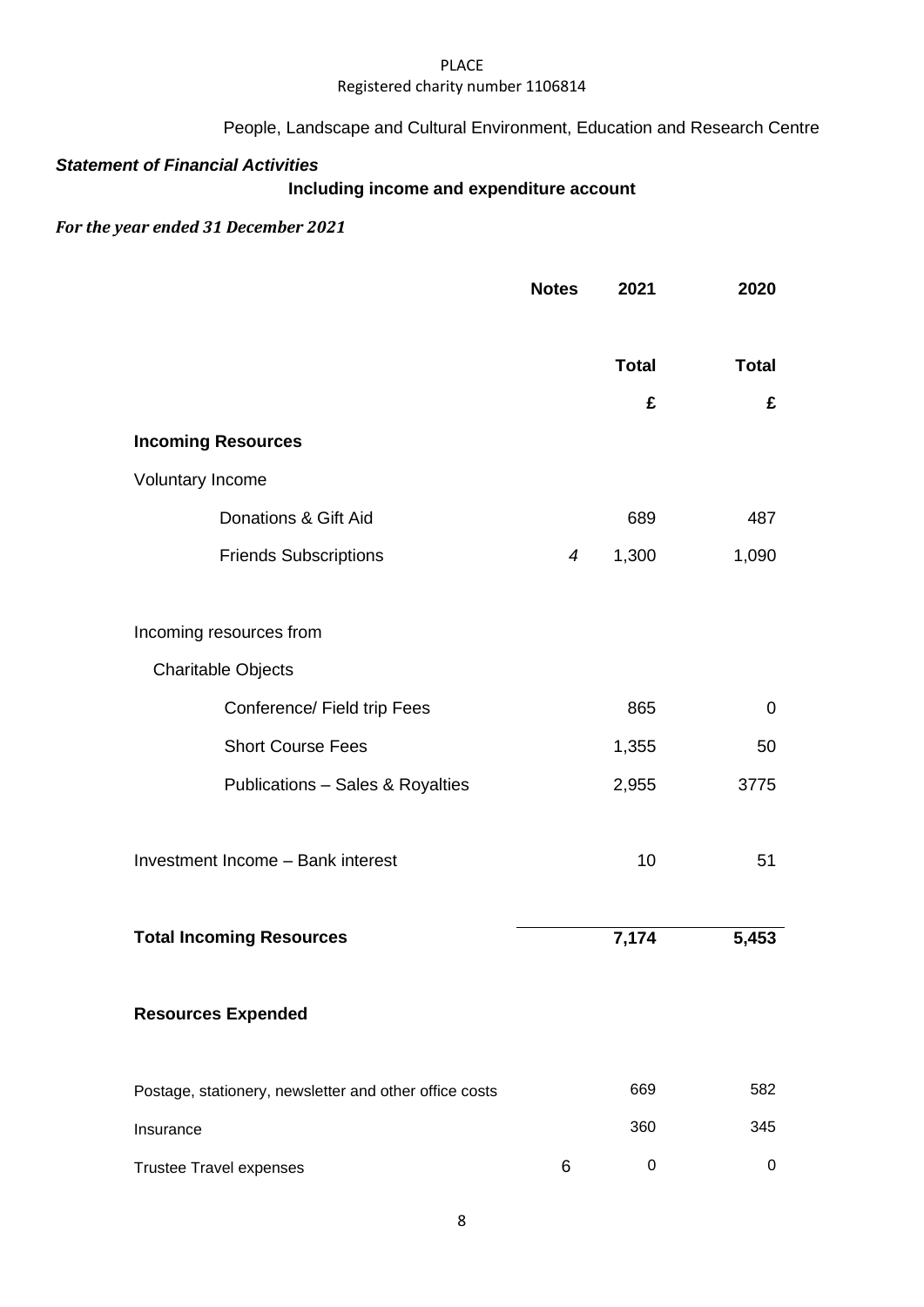| Trustee training/Board expenses/AGM                                 |                | 40     | $\mathbf 0$ |
|---------------------------------------------------------------------|----------------|--------|-------------|
| Conference/ Field trip costs                                        |                | 492    | 0           |
| <b>Short Course Costs</b>                                           |                | 570    | 250         |
| <b>Research Costs</b>                                               | $\overline{7}$ | 1,000  | 686         |
| Advertising/Publicity/website                                       |                | 930    | 324         |
| <b>Publication costs</b>                                            |                | 3,387  | 3,285       |
| <b>Total Resources Expended</b>                                     |                | 7,448  | 5,472       |
| Net incoming/(outgoing) resources for the<br>year/movement in funds |                | (274)  | (19)        |
| Total funds brought forward                                         |                | 13,999 | 14,018      |
| <b>Total Funds carried forward</b>                                  |                | 13,725 | 13,999      |

# Note:

.

All activity is within the general objects of the charity and therefore within unrestricted funds.

There were no recognised gains or losses for 2021 and 2020 other than those included in the income and expenditure account. All activities derive from continuing operations.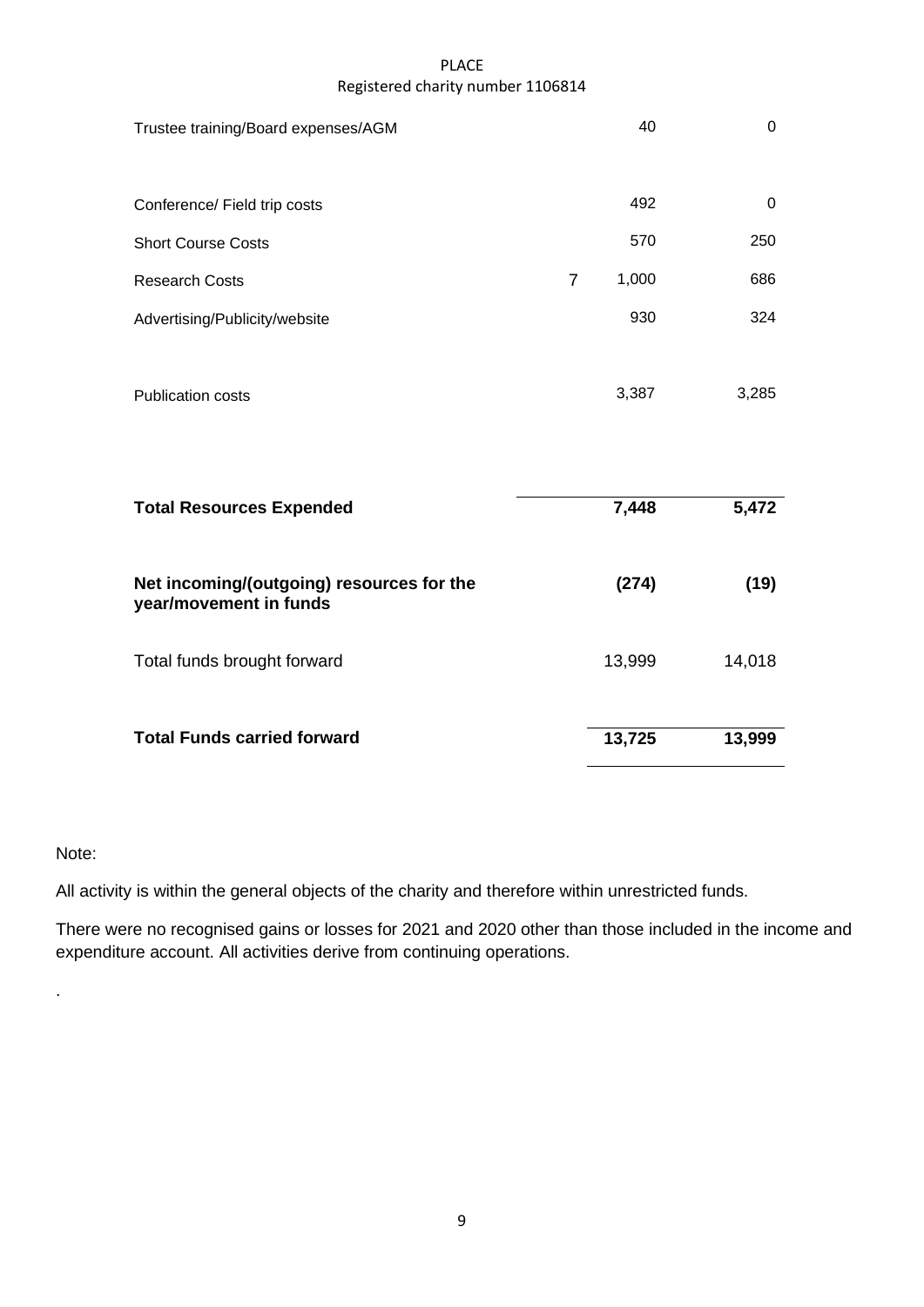| <b>Notes</b>   | 2021<br>£     | 2020<br>£     |
|----------------|---------------|---------------|
|                |               |               |
|                |               |               |
|                |               |               |
|                | 787           | 787           |
|                | (787)         | (787)         |
|                | 2,500         | 0             |
|                | (833)         | 0             |
|                | 1,667         | 0             |
|                |               |               |
| 8              | 2,269         | 2,539         |
| $\overline{4}$ | 315           | 577           |
|                | 288           | 284           |
|                | 9,196         | 10,684        |
|                | 12,068        | 14,264        |
|                |               |               |
| $\overline{4}$ | (10)          | (15)          |
|                | 0             | (250)         |
|                | (10)          | (265)         |
|                | 12.058        | 13,999        |
|                | <u>13,725</u> | <u>13,999</u> |
|                | 13,725        | 13,999        |
|                | <u>13,725</u> | 13,999        |
|                | 8             |               |

These financial statements were approved by the Trustees on the 17<sup>th</sup> March 2022 and are signed on their behalf by

Chair **Date:**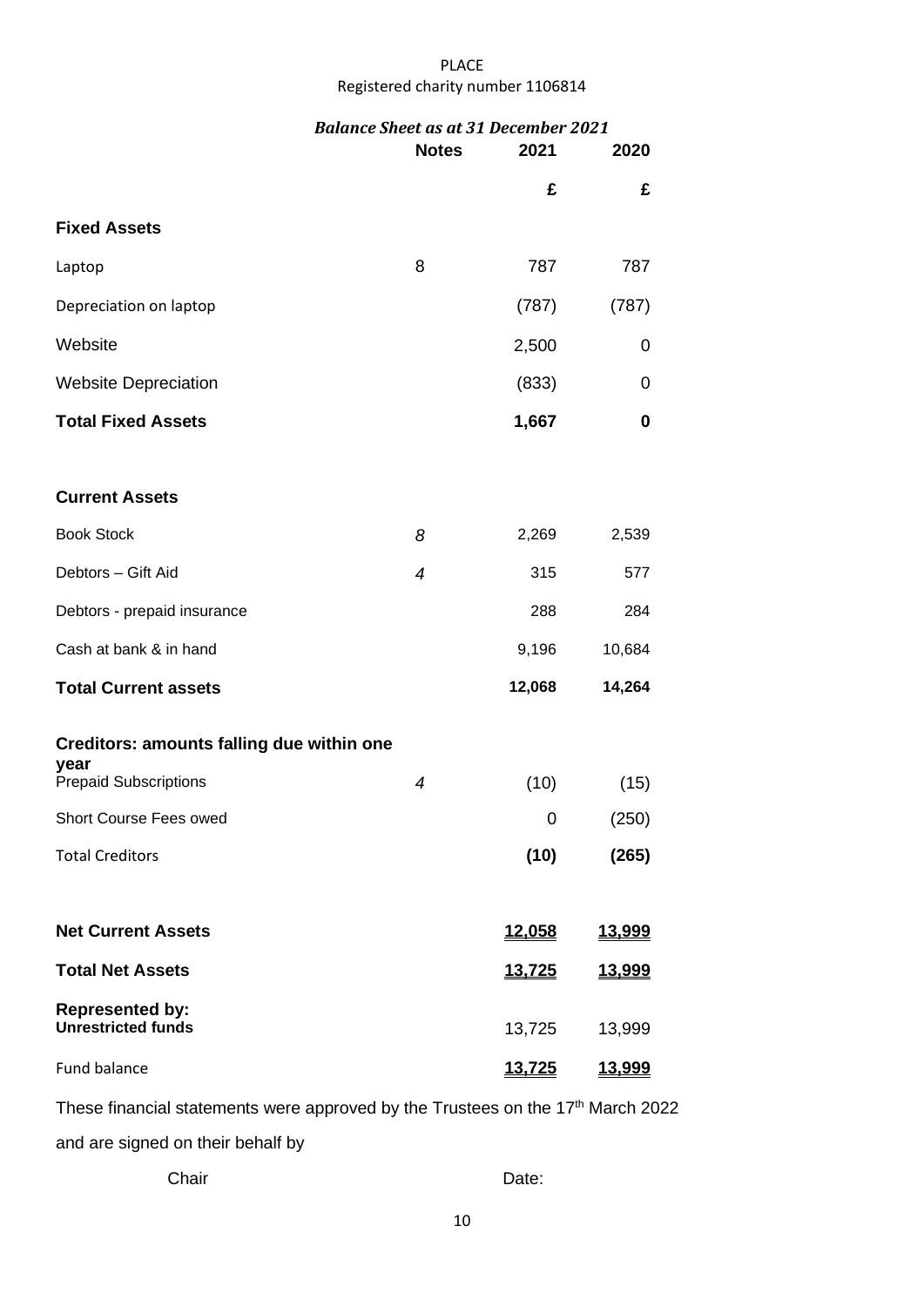# **Notes forming part of the financial statements for the year ended 31 December 2021**

# *1.* a. Accounting Policies

The charity constitutes a public benefit entity as defined by FRS 102. These financial statements have been prepared on an accruals basis in accordance with the Accounting & Reporting by Charities: Statement of Recommended Practice applicable to charities preparing their accounts in accordance with the Financial Reporting Standard applicable in the UK and Republic of Ireland (FRS 102) (effective 1st January 2015 as updated 2 February 2016) -(Charities SORP (FRS 102), The Charities Act 2011 and The Financial Reporting Standard applicable in the UK and Republic of Ireland (FRS 102).

# b. Going Concern

The Trustees have prepared financial projections, taking into consideration the current economic climate and its potential impact on the sources of income and planned expenditure. Trustees have a reasonable expectation that adequate financial resources are available to enable the charity to continue in operational existence for at least the next 12 months, and have adequate contingency plans in the event that income streams are reduced. The accounts have therefore been prepared on the basis that the charity is a going concern.

# c. Financial Instruments including cash and bank balances

The charity only has financial assets and financial liabilities of a kind that qualify as basic financial instruments. Cash held by the charity is included at the amount held and counted. Bank balances are shown at the amounts properly reconciled to the bank statements

# d. Change of accounting policy/estimates

The accounts present a true and fair view and no changes have been made to the accounting policies adopted. No changes to accounting estimates have occurred in the reporting period. (3.46 FRS 102 SORP)

# e. Offsetting

There has been no offsetting of assets and liabilities or income and expenditure, unless required or permitted by the FRS 102 SORP or FRS102

# *2.* Organisation status

On the 27<sup>th</sup> February 2020 the company was registered by the Charity Commission as a Charitable Incorporated Organisation (CIO) retaining its charity registration number but ceasing its registration with Companies House as a limited Company. In the event of the CIO being wound up the members of the CIO have no liability to contribute to its assets and no personal liability for settling its debts and liabilities.

### *3.* Funds

The Charity has only one fund a general unrestricted fund. All movements in the fund are fully disclosed in the Statement of Financial Activities.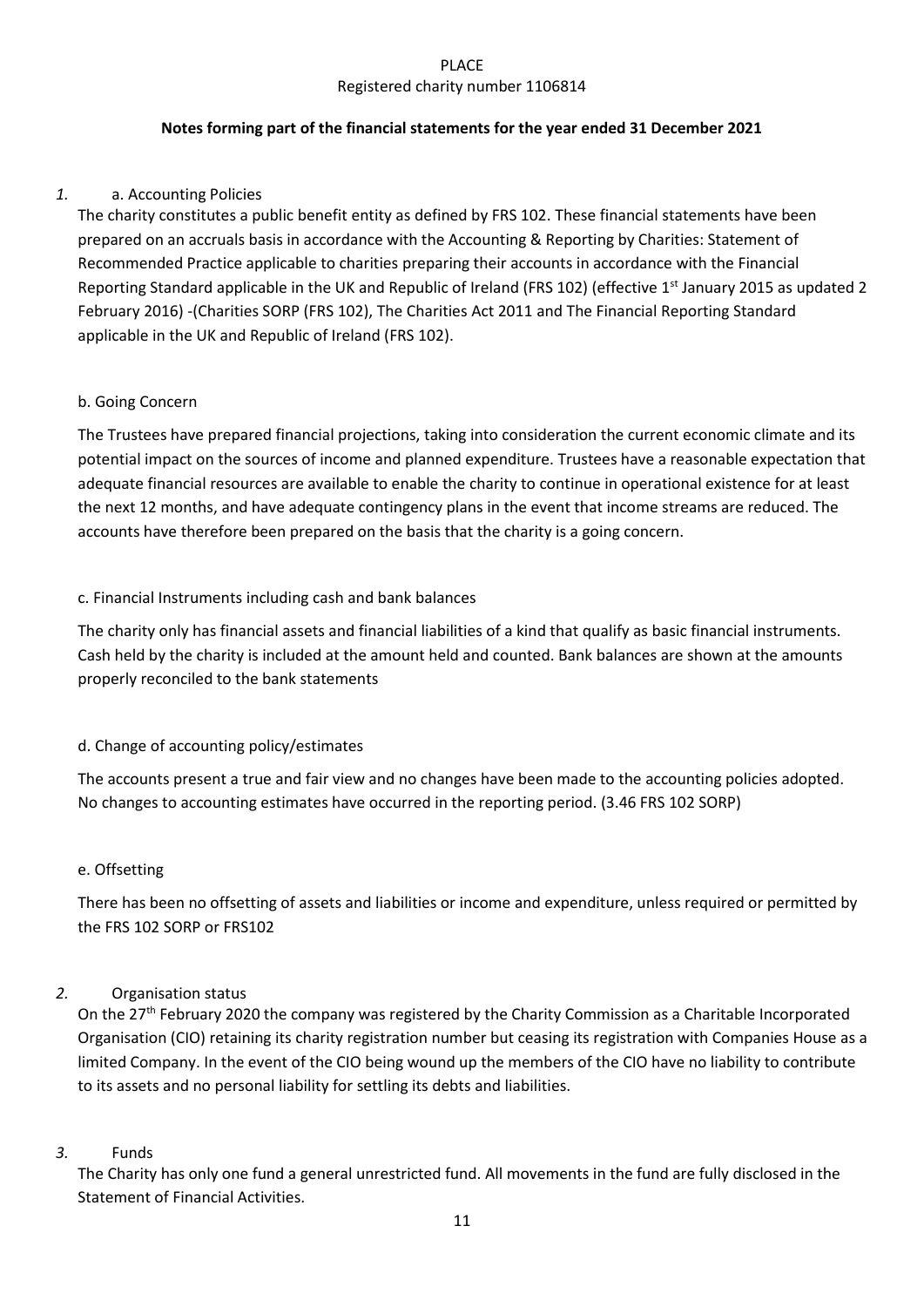## *4.* Income and Expenditure.

Income has been included in the accounts when receivable. Subscriptions from new members received after 31<sup>st</sup> October in any year are applied to the following year and run to 31 December of that year. These have been deferred.

Gift Aid receivable is included in income when there is a valid declaration from the donor and is treated as an addition to the same fund as the original donation.

Expenditure has been classified according to the type of expenditure using natural classifications in accordance with paragraph 4.23 of the Charity SORP 2015 (FRS 102). No expenditure has been incurred during the year on generating funds.

### *5*. Employees and volunteers

The charity has no paid employees. The Charity currently has a governing board of 8 Trustees (two co-opted) all of whom are volunteers. The day to day running of the Charity is administered by its Chief Executive who is also unpaid. However, placing a monetary value on the contribution presents significant difficulties and makes it impractical for their contribution to be measured reliably for accounting purposes. Therefore, this contribution is not included as either income or expenditure in the accounts.

### *6.* Transactions with Trustees

No Trustee received any remuneration. No Trustee claimed expenses during the year. (2020 £0)

7. Research costs of £1,000 were expended during the year. This comprised a grant of £1,000 to Roger Inman for radiocarbon dates.

# 8. Fixed Assets and Stocks

The capitalisation limit for fixed assets has been set at £500. Depreciation of equipment and website costs is over three years.

Book stock consists of 340 publications comprising copies of Deep Dale, the Place book of Woodland Walks, Guide to the Wild Flowers of NE Yorkshire, The Changing Nature of Conservation, Challenges and Change in the Urban Environment, Canals, Plants & People, The Mosque in the City, The Place book of Winter Walks and Wildflowers on the Edge. Stock has been valued at the lower of cost and net realisable value.

### 9. Debtors and Creditors

Full details of debtors and creditors are shown on the Balance Sheet.